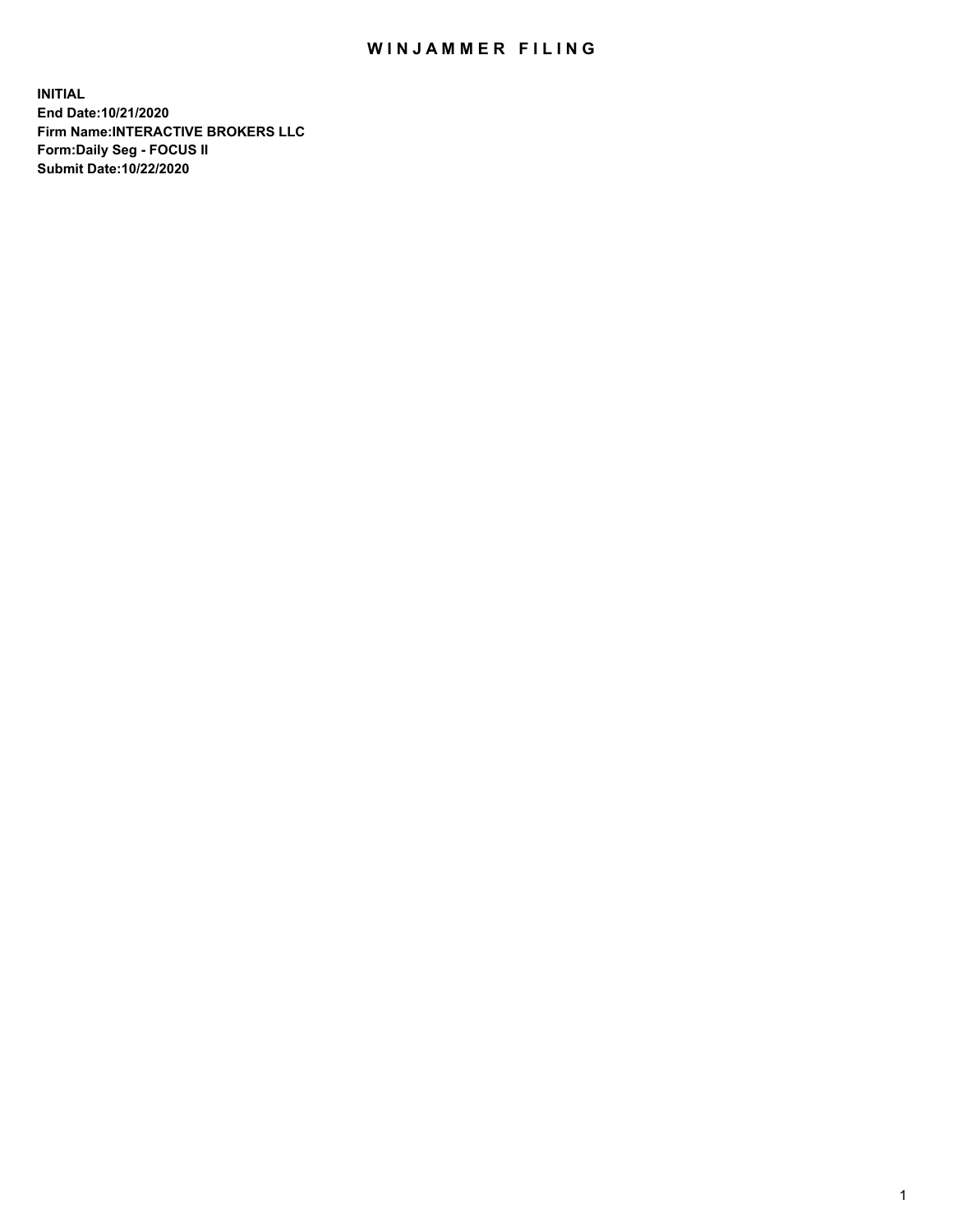**INITIAL End Date:10/21/2020 Firm Name:INTERACTIVE BROKERS LLC Form:Daily Seg - FOCUS II Submit Date:10/22/2020 Daily Segregation - Cover Page**

| Name of Company                                                                                                                                                                                                                                                                                                                | <b>INTERACTIVE BROKERS LLC</b>                                                  |
|--------------------------------------------------------------------------------------------------------------------------------------------------------------------------------------------------------------------------------------------------------------------------------------------------------------------------------|---------------------------------------------------------------------------------|
| <b>Contact Name</b>                                                                                                                                                                                                                                                                                                            | James Menicucci                                                                 |
| <b>Contact Phone Number</b>                                                                                                                                                                                                                                                                                                    | 203-618-8085                                                                    |
| <b>Contact Email Address</b>                                                                                                                                                                                                                                                                                                   | jmenicucci@interactivebrokers.c<br>om                                           |
| FCM's Customer Segregated Funds Residual Interest Target (choose one):<br>a. Minimum dollar amount: ; or<br>b. Minimum percentage of customer segregated funds required:%; or<br>c. Dollar amount range between: and; or<br>d. Percentage range of customer segregated funds required between:% and%.                          | <u>0</u><br>$\overline{\mathbf{0}}$<br>155,000,000 245,000,000<br><u>00</u>     |
| FCM's Customer Secured Amount Funds Residual Interest Target (choose one):<br>a. Minimum dollar amount: ; or<br>b. Minimum percentage of customer secured funds required:% ; or<br>c. Dollar amount range between: and; or<br>d. Percentage range of customer secured funds required between:% and%.                           | <u>0</u><br>$\overline{\mathbf{0}}$<br>80,000,000 120,000,000<br>0 <sub>0</sub> |
| FCM's Cleared Swaps Customer Collateral Residual Interest Target (choose one):<br>a. Minimum dollar amount: ; or<br>b. Minimum percentage of cleared swaps customer collateral required:% ; or<br>c. Dollar amount range between: and; or<br>d. Percentage range of cleared swaps customer collateral required between:% and%. | <u>0</u><br>$\underline{\mathbf{0}}$<br>0 <sub>0</sub><br>0 <sub>0</sub>        |

Attach supporting documents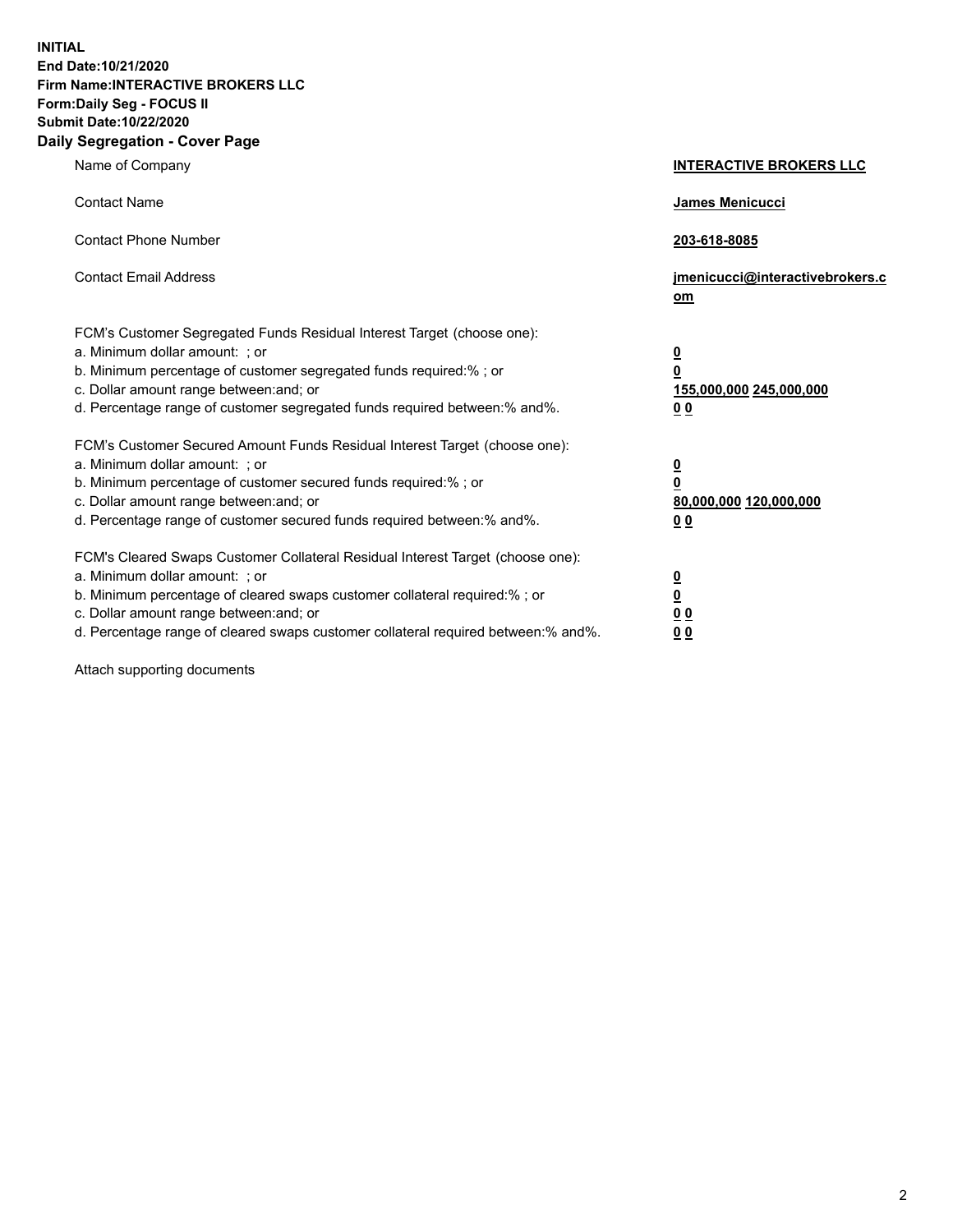## **INITIAL End Date:10/21/2020 Firm Name:INTERACTIVE BROKERS LLC Form:Daily Seg - FOCUS II Submit Date:10/22/2020 Daily Segregation - Secured Amounts**

|     | Daily Segregation - Secured Amounts                                                         |                               |
|-----|---------------------------------------------------------------------------------------------|-------------------------------|
|     | Foreign Futures and Foreign Options Secured Amounts                                         |                               |
|     | Amount required to be set aside pursuant to law, rule or regulation of a foreign            | $0$ [7305]                    |
|     | government or a rule of a self-regulatory organization authorized thereunder                |                               |
| 1.  | Net ledger balance - Foreign Futures and Foreign Option Trading - All Customers             |                               |
|     | A. Cash                                                                                     | 581,748,878 [7315]            |
|     | B. Securities (at market)                                                                   | $0$ [7317]                    |
| 2.  | Net unrealized profit (loss) in open futures contracts traded on a foreign board of trade   | 545,974 [7325]                |
| 3.  | Exchange traded options                                                                     |                               |
|     | a. Market value of open option contracts purchased on a foreign board of trade              | 3,217,016 [7335]              |
|     | b. Market value of open contracts granted (sold) on a foreign board of trade                | -1,591,763 [7337]             |
| 4.  | Net equity (deficit) (add lines 1. 2. and 3.)                                               | 583,920,105 [7345]            |
| 5.  | Account liquidating to a deficit and account with a debit balances - gross amount           | 4,984 [7351]                  |
|     | Less: amount offset by customer owned securities                                            | 0 [7352] 4,984 [7354]         |
| 6.  | Amount required to be set aside as the secured amount - Net Liquidating Equity              | 583,925,089 [7355]            |
|     | Method (add lines 4 and 5)                                                                  |                               |
| 7.  | Greater of amount required to be set aside pursuant to foreign jurisdiction (above) or line | 583,925,089 [7360]            |
|     | 6.                                                                                          |                               |
|     | FUNDS DEPOSITED IN SEPARATE REGULATION 30.7 ACCOUNTS                                        |                               |
| 1.  | Cash in banks                                                                               |                               |
|     | A. Banks located in the United States                                                       | 49,967,608 [7500]             |
|     | B. Other banks qualified under Regulation 30.7                                              | 0 [7520] 49,967,608 [7530]    |
| 2.  | Securities                                                                                  |                               |
|     | A. In safekeeping with banks located in the United States                                   | 499,933,000 [7540]            |
|     | B. In safekeeping with other banks qualified under Regulation 30.7                          | 0 [7560] 499,933,000 [7570]   |
| 3.  | Equities with registered futures commission merchants                                       |                               |
|     | A. Cash                                                                                     | $0$ [7580]                    |
|     | <b>B.</b> Securities                                                                        | $0$ [7590]                    |
|     | C. Unrealized gain (loss) on open futures contracts                                         | $0$ [7600]                    |
|     | D. Value of long option contracts                                                           | $0$ [7610]                    |
|     | E. Value of short option contracts                                                          | 0 [7615] 0 [7620]             |
| 4.  | Amounts held by clearing organizations of foreign boards of trade                           |                               |
|     | A. Cash                                                                                     | $0$ [7640]                    |
|     | <b>B.</b> Securities                                                                        | $0$ [7650]                    |
|     | C. Amount due to (from) clearing organization - daily variation                             | $0$ [7660]                    |
|     | D. Value of long option contracts                                                           | $0$ [7670]                    |
|     | E. Value of short option contracts                                                          | 0 [7675] 0 [7680]             |
| 5.  | Amounts held by members of foreign boards of trade                                          |                               |
|     | A. Cash                                                                                     | 145,099,732 [7700]            |
|     | <b>B.</b> Securities                                                                        | $0$ [7710]                    |
|     | C. Unrealized gain (loss) on open futures contracts                                         | 8,060,012 [7720]              |
|     | D. Value of long option contracts                                                           | 3,217,016 [7730]              |
|     | E. Value of short option contracts                                                          | -1,591,763 [7735] 154,784,997 |
|     |                                                                                             | [7740]                        |
| 6.  | Amounts with other depositories designated by a foreign board of trade                      | $0$ [7760]                    |
| 7.  | Segregated funds on hand                                                                    | $0$ [7765]                    |
| 8.  | Total funds in separate section 30.7 accounts                                               | 704,685,605 [7770]            |
| 9.  | Excess (deficiency) Set Aside for Secured Amount (subtract line 7 Secured Statement         | 120,760,516 [7380]            |
|     | Page 1 from Line 8)                                                                         |                               |
| 10. | Management Target Amount for Excess funds in separate section 30.7 accounts                 | 80,000,000 [7780]             |
| 11. | Excess (deficiency) funds in separate 30.7 accounts over (under) Management Target          | 40,760,516 [7785]             |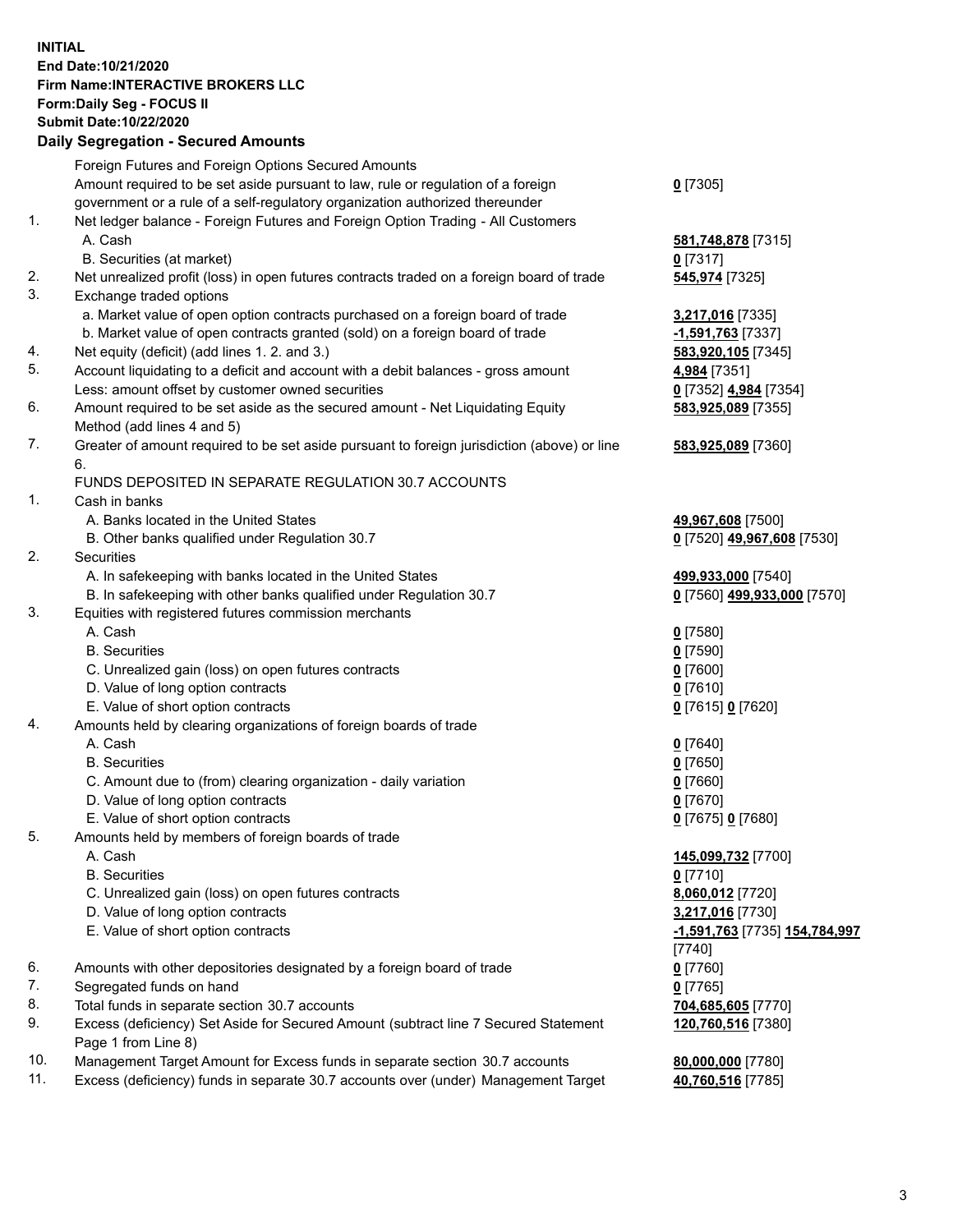**INITIAL End Date:10/21/2020 Firm Name:INTERACTIVE BROKERS LLC Form:Daily Seg - FOCUS II Submit Date:10/22/2020 Daily Segregation - Segregation Statement** SEGREGATION REQUIREMENTS(Section 4d(2) of the CEAct) 1. Net ledger balance A. Cash **5,373,593,339** [7010] B. Securities (at market) **0** [7020] 2. Net unrealized profit (loss) in open futures contracts traded on a contract market **61,770,714** [7030] 3. Exchange traded options A. Add market value of open option contracts purchased on a contract market **305,667,997** [7032] B. Deduct market value of open option contracts granted (sold) on a contract market **-266,487,858** [7033] 4. Net equity (deficit) (add lines 1, 2 and 3) **5,474,544,192** [7040] 5. Accounts liquidating to a deficit and accounts with debit balances - gross amount **6,121,647** [7045] Less: amount offset by customer securities **0** [7047] **6,121,647** [7050] 6. Amount required to be segregated (add lines 4 and 5) **5,480,665,839** [7060] FUNDS IN SEGREGATED ACCOUNTS 7. Deposited in segregated funds bank accounts A. Cash **1,172,214,370** [7070] B. Securities representing investments of customers' funds (at market) **2,500,203,655** [7080] C. Securities held for particular customers or option customers in lieu of cash (at market) **0** [7090] 8. Margins on deposit with derivatives clearing organizations of contract markets A. Cash **6,883,473** [7100] B. Securities representing investments of customers' funds (at market) **1,971,055,048** [7110] C. Securities held for particular customers or option customers in lieu of cash (at market) **0** [7120] 9. Net settlement from (to) derivatives clearing organizations of contract markets **-9,899,094** [7130] 10. Exchange traded options A. Value of open long option contracts **305,515,733** [7132] B. Value of open short option contracts **-266,446,920** [7133] 11. Net equities with other FCMs A. Net liquidating equity **0** [7140] B. Securities representing investments of customers' funds (at market) **0** [7160] C. Securities held for particular customers or option customers in lieu of cash (at market) **0** [7170] 12. Segregated funds on hand **0** [7150] 13. Total amount in segregation (add lines 7 through 12) **5,679,526,265** [7180] 14. Excess (deficiency) funds in segregation (subtract line 6 from line 13) **198,860,426** [7190] 15. Management Target Amount for Excess funds in segregation **155,000,000** [7194]

16. Excess (deficiency) funds in segregation over (under) Management Target Amount Excess

**43,860,426** [7198]